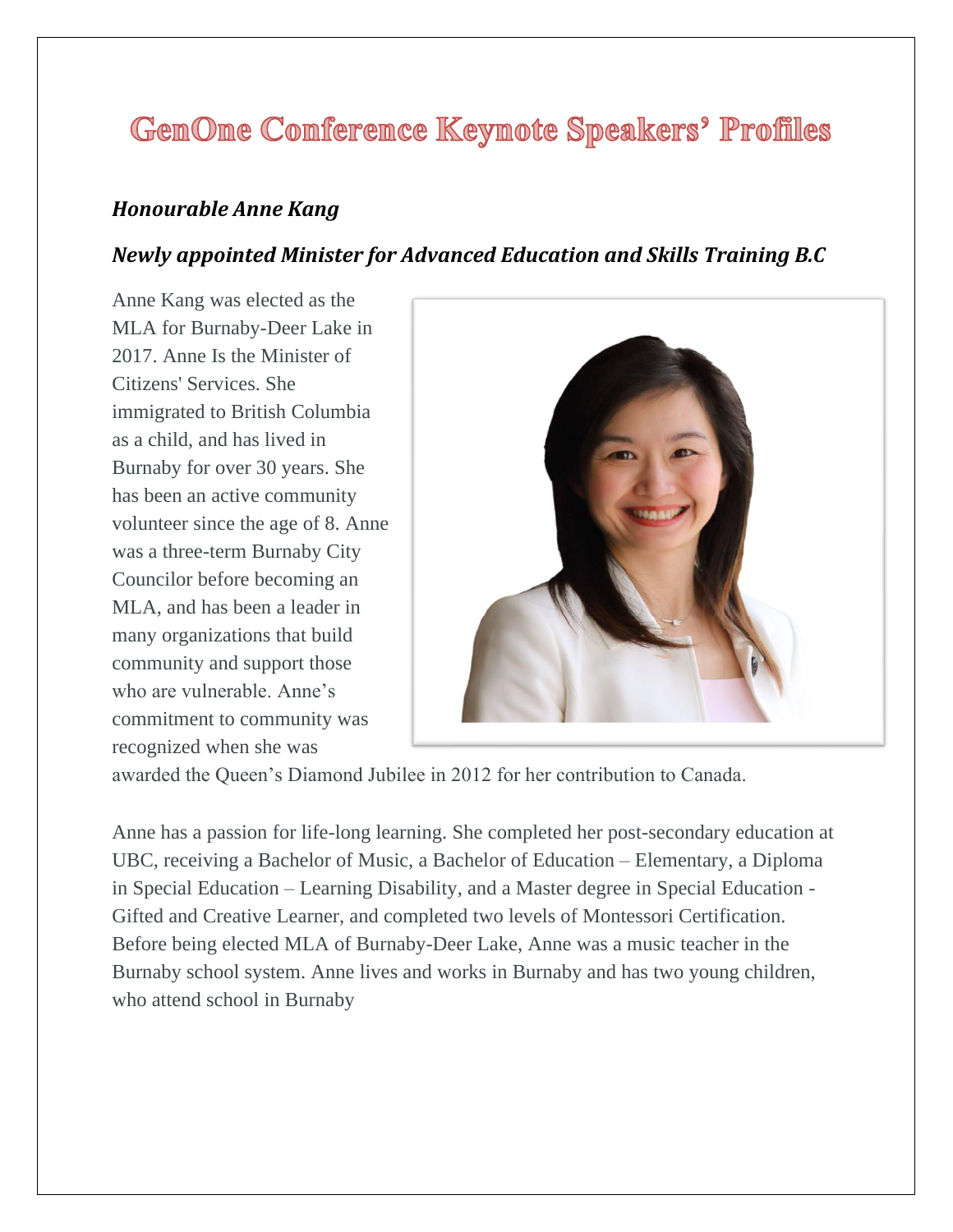## *Ms. Carolyn Roberts Indigenous Educator*

Carolyn Roberts uses her voice to support Indigenous resurgence through education. She is a Coast Salish woman belonging to the Squamish Nation, her birth Mother is Janet Baker from the Thevarge family of the N'Quatqua Nation and her birth Father is Ed Kelly, Sto:lo from the Tzeachten Nation. Carolyn is an Indigenous academic who



holds two degrees from UBC, a Masters in Aboriginal Education and Leadership and a Bachelors of Education. She also holds a Bachelors of Jazz Studies from Capilano University. Currently she is a Doctoral Candidate at Simon Fraser University in the eTAP Program. She has been an educator and administrator for over 20 years and is currently a Faculty Member and Indigenous teaching Fellow in the Department of Education at Simon Fraser University.

Carolyn's work at SFU is grounded in educating new teachers and other faculty about the legacies of colonialism that can still be felt on this land today. These legacies that continue to affect the traditional caretakers of these territories is what motivates her to be an active participant of change in educating those around her about the true shared history of this land.

A pivotal moment in her educational journey was when Carolyn was working alongside the Squamish Nation towards revitalizing the Squamish language and culture by beginning the conversion process of their elementary school into a Squamish language immersion school. She believes it is a critical time for Indigenous people to remember who they are, and where they came from, using traditional indigenous ways of knowing as a foundation. Carolyn is a strong voice and leader for the resurgence of Indigenous people reclaiming their languages, their history, and their cultures.

Carolyn's work is about educating others around her in the importance of Indigenous culture and ancestral ways of knowing, to work towards a brighter future for all Indigenous people and the seven generations yet to come.